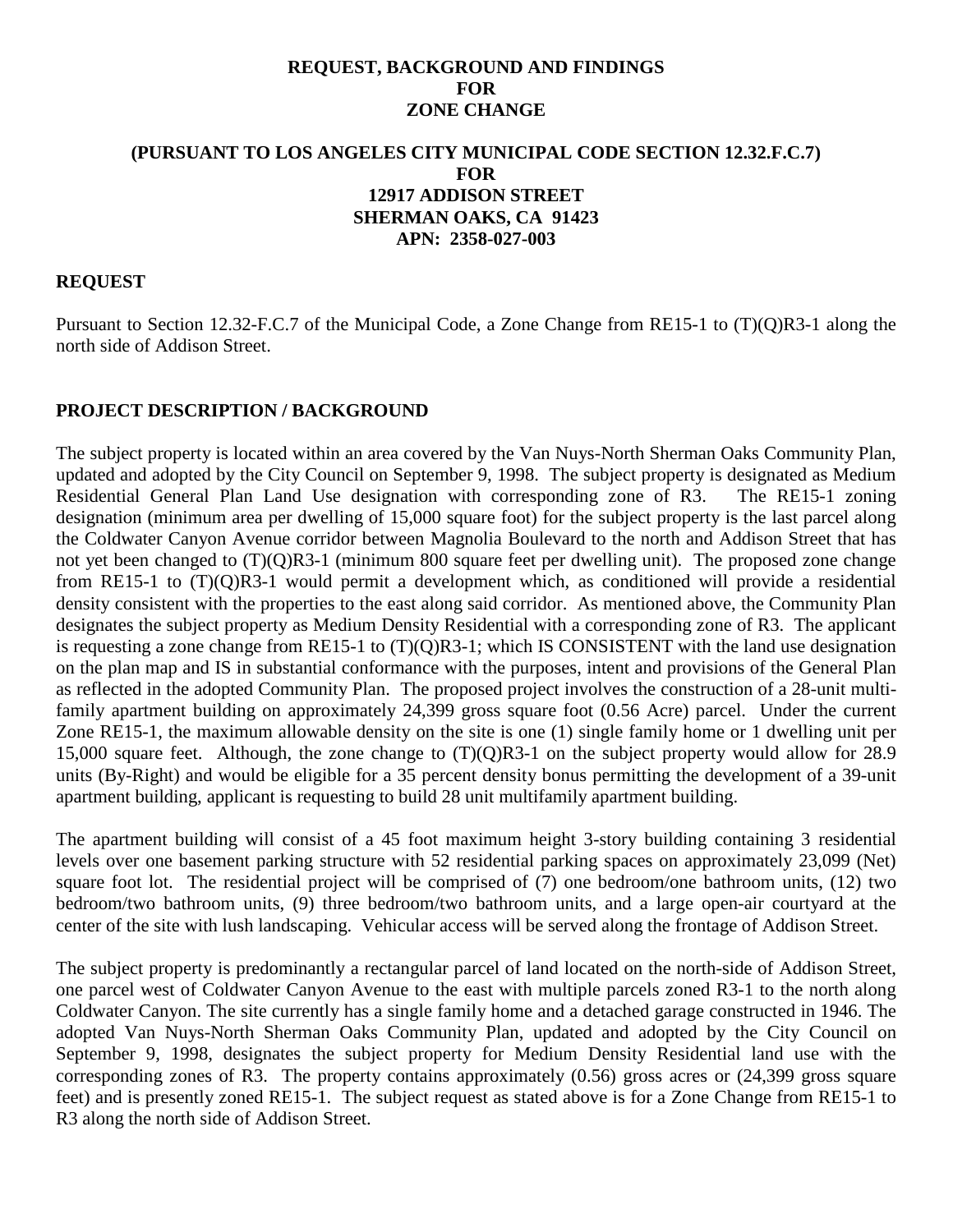## **STREET CLASSIFICATION**

Addison Street: Is a Local Street and is improved to a width of 40 to 60 feet.

## **PRIOR RELEVANT CASES ON SUBJECT SITE**

ENV-2016-1787-ND Environmental Negative Declaration

**Data Not Available** CPC-29519 CPC-25664 ORD-184381 ORD-163087-AREA12-SA30 ZAI-956 ZAI-1148

## **SURROUNDING NEIGHBORHOOD**

The surrounding neighborhood of developments consists of single family residents and multiple family residential uses. The adjoining property to the west is improved with 4,190 sf single family residence built in 2005 and multiple family uses to the north zoned R3-1 containing a 27-unit multiple-family building, built in 1970. The adjoining properties to the east are zoned R3-1 and improved with a 1.396 sf single family residence built in 1923 and a 25-unit apartment building, built in 1971.

#### **GENERAL PLAN LAND USE DESIGNATION**

The subject property is located within an area covered by the Van Nuys – North Sherman Oaks Community Plan, updated and adopted by the City Council on September 9, 1998. The Plan map designates the subject property as Medium Density Residential, with corresponding zones of R3. The zone change request is CONSISTENT with the land use designation on the plan map and IS in substantial conformance with the purpose, intent and provisions of the General Plan as reflected in the adopted community plan.

#### **GENERAL PLAN TEXT**

The Van Nuys – North Sherman Oaks Community Plan Text includes the following relevant land use objectives, policies and programs:

| Goal 1:        |          | A SAFE, SECURE AND HIGH QUALITY RESIDENTIAL ENVIRONMENT FOR<br>ALL ECONOMIC, AGE AND ETHNIC SEGMENTS OF THE COMMUNITY.                                                                                                |
|----------------|----------|-----------------------------------------------------------------------------------------------------------------------------------------------------------------------------------------------------------------------|
| Objective 1-1  |          | To provide for the preservation of existing housing and for the development of new<br>housing to meet the diverse economic and physical needs of the existing residents and<br>projected population of the Plan area. |
| Policy $1-1.1$ |          | Designate specific lands to provide for adequate multi-family residential development.                                                                                                                                |
|                | Program: | The Plan Map identifies specific areas where multi-family residential development is<br>permitted.                                                                                                                    |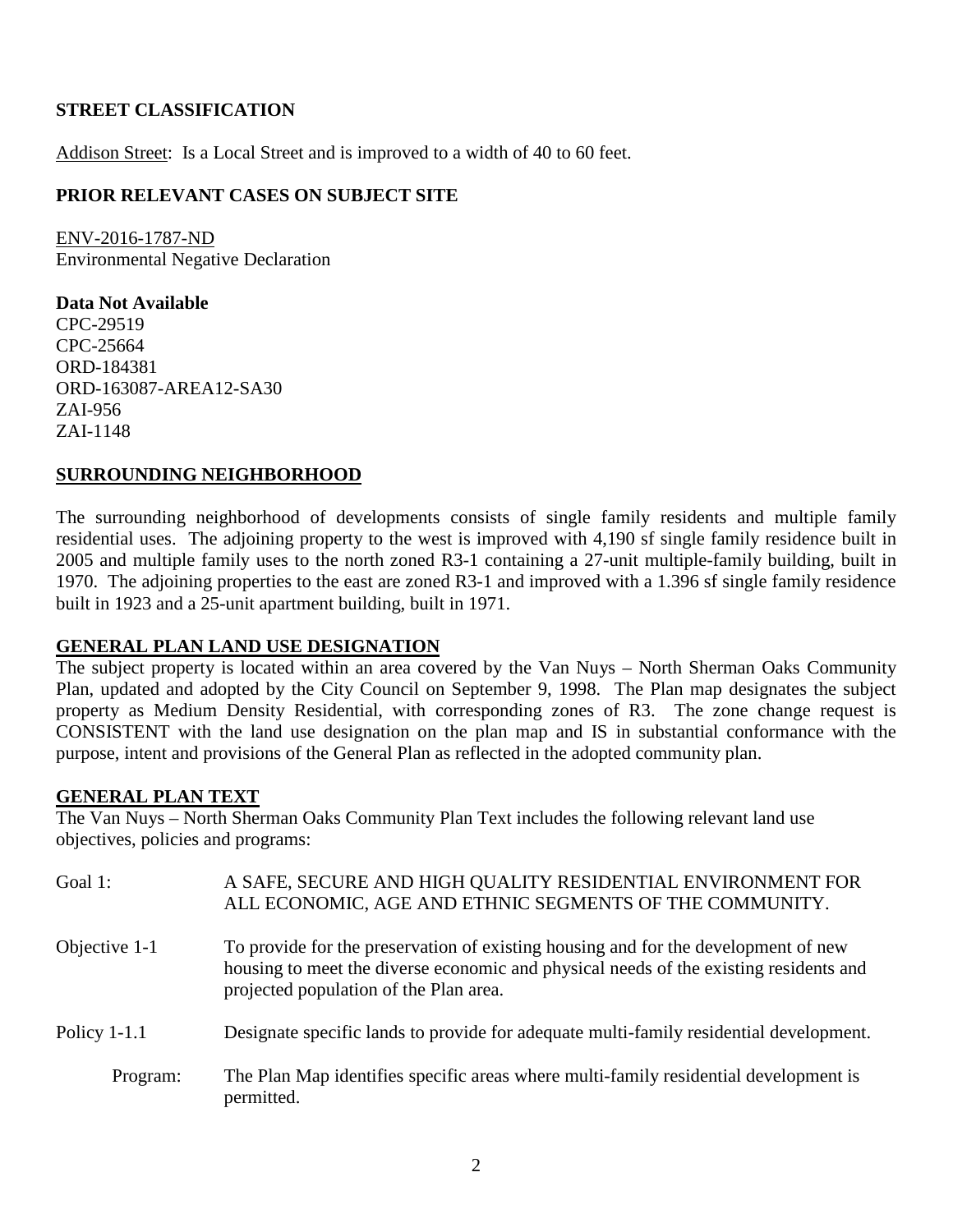- Objective 1-5 To promote and insure the provision of adequate housing for all persons regardless of income, age, or ethnic background. Policy1-5.1 Promote greater individual choice in type, quality, price, and location of housing.
	- Program: The Plan promotes greater individual choice through its establishment of residential design standards and its allocation of lands for a variety of residential densities.

## **MANDATED FINDINGS**

In order to grant the request, the following legally mandated findings delineated must be made in the affirmative.

**1. That the strict application of the provisions of the zoning ordinance would result in practical difficulties or unnecessary hardships inconsistent with the general purposes and intent of the zoning regulations.**

The proposed project involves the construction of a 28-unit multi-family apartment building. Under the current zone RE15-1, the maximum allowable density on the site is one (1) single family home or 1 dwelling unit per 15,000 square feet. The zone change will permit the development of a proposed 28-unit apartment building, which will provide greatly needed new housing for the community. The RE15-1 zoning designation (minimum area per dwelling of 15,000 square foot) for the subject property is the last parcel along the Coldwater Canyon Avenue corridor between Magnolia Boulevard to the north and Addison Street that has not yet been changed to  $(T)(Q)R3-1$  (minimum 800 square feet per dwelling unit). The proposed zone change from RE15-1 to  $(T)(O)R3-1$  would permit a development which, as conditioned will provide a residential density consistent with the properties to the east along said corridor. As mentioned above, the Community Plan designates the subject property as Medium Density Residential with a corresponding zone of R3. The applicant is requesting a zone change from RE15-1 to (T)(Q)R3-1; which IS CONSISTENT with the land use designation on the plan map and IS in substantial conformance with the purposes, intent and provisions of the General Plan as reflected in the adopted Community Plan. The proposed project involves the construction of a 28-unit multi-family apartment building on approximately 24,399 gross square foot (0.56 Acre) parcel. Under the current Zone RE15-1, the maximum allowable density on the site is one (1) single family home or 1 dwelling unit per 15,000 square feet. Although, the zone change to  $(T)(Q)R3-1$  on the subject property would allow for 28.9 units (By-Right) and would be eligible for a 35 percent density bonus permitting the development of a 39-unit apartment building, applicant is requesting to build 28 unit multifamily apartment building. The applicant is requesting a zone change from RE15-1 to (T)(Q)R3-1; which IS CONSISTENT with the land use designation on the plan map and IS in substantial conformance with the purposes, intent and provisions of the General Plan as reflected in the adopted Community Plan. Therefore, strict application of the provisions of the zoning ordinance would result in practical difficulties or unnecessary hardships inconsistent with the general purpose and intent of the zoning regulations.

## **2. That there are special circumstances applicable to the subject property such as size, topography, location or surroundings that do not apply generally to the other property in the same zone and vicinity.**

The subject property is located within an area covered by the Van Nuys-North Sherman Oaks Community Plan, updated and adopted by the City Council on September 9, 1998. The Plan map designates the subject property as Medium Density Residential, with corresponding zones of R3. The zone change request is CONSISTENT with the land use designation on the plan map and IS in substantial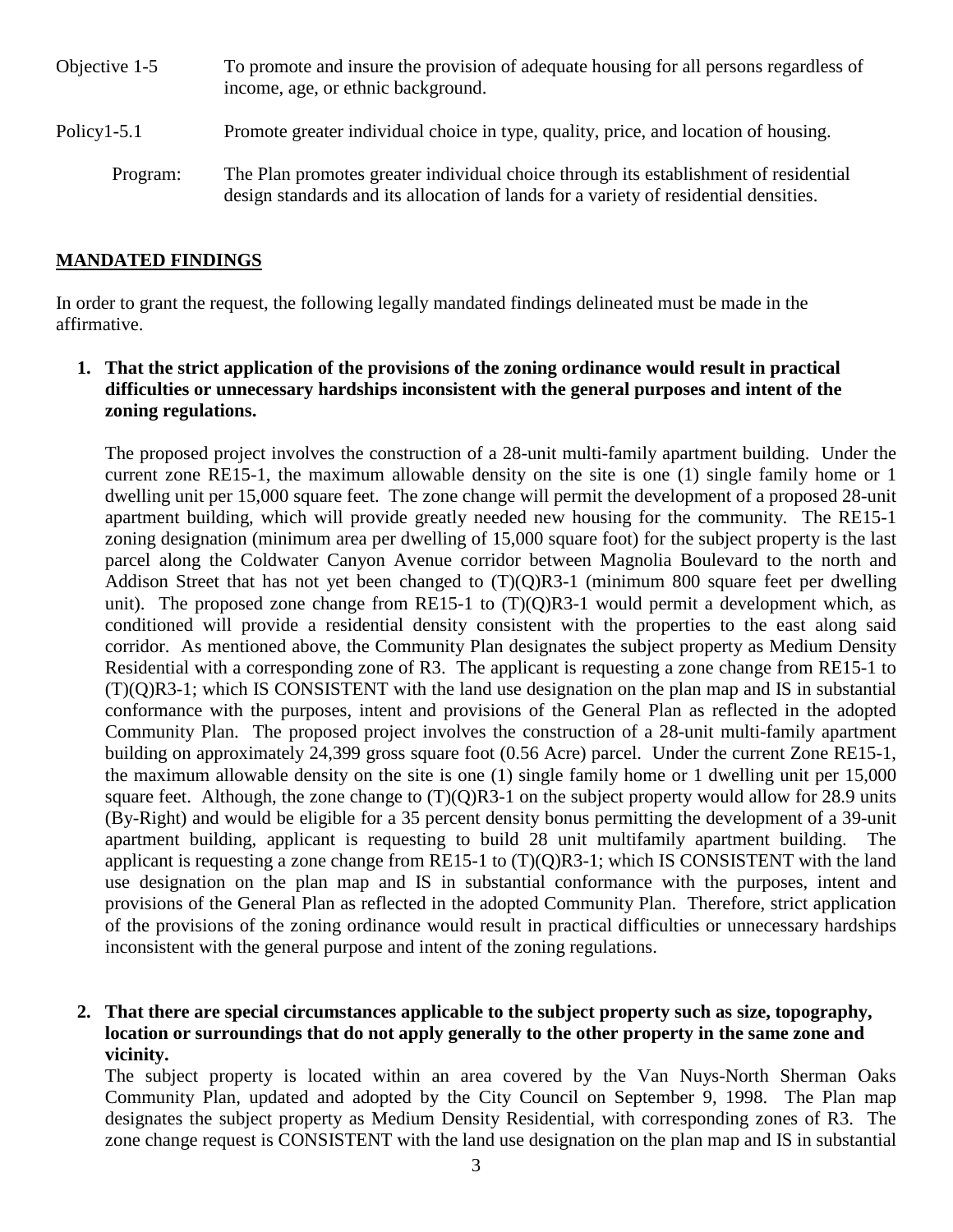conformance with the purpose, intent and provisions of the General Plan as reflected in the adopted community plan. The requested zone change from RE15-1 to  $(T)(Q)R3-1$  will permit a development which is compatible with the existing layout of the surrounding properties and allows for a density consistent within the community plan designation. The current development is consistent with the proposed density permitted by the Plan. Therefore, granting of the zone change will be in conformance with the intent and purpose of the General Plan of the City, as the site is an infill site.

### **3. That the zone change is necessary for the preservation and enjoyment of a substantial property right or use generally possessed by other property in the same zone and vicinity but which, because of such special circumstances and practical difficulties or unnecessary hardships is denied to the property in question.**

The surrounding neighborhood of developments consists of single family residents and multiple family residential uses. The adjoining property to the west is improved with 4,190 sf single family residence built in 2005 and multiple family uses to the north zoned R3-1 containing a 27-unit multiple-family building, built in 1970. The adjoining properties to the east are zoned R3-1 and improved with a 1.396 sf single family residence built in 1923 and a 25-unit apartment building, built in 1971. The purpose of the zone change from RE15-1 to  $(T)(Q)R3-1$  is to facilitate development and construction of a 28-unit apartment building. The RE15-1 zoning designation (minimum area per dwelling of 15,000 square foot) for the subject property is the last parcel along the Coldwater Canyon Avenue corridor between Magnolia Boulevard to the north and Addison Street that has not yet been changed to (T)(Q)R3-1 (minimum 800 square feet per dwelling unit). The proposed zone change from RE15-1 to  $(T)(Q)R3-1$  would permit a development which, as conditioned will provide a residential density consistent with the properties to the east along said corridor. Therefore, the zone change is necessary for the preservation and enjoyment of a substantial property right or use already possessed by other properties in the same vicinity but which, because of such special circumstances and practical difficulties or unnecessary hardships is denied to the property in question. The zone change provides the means by which this development can be accomplished.

#### **4. That the granting of the zone change will not be materially detrimental to the public welfare or injurious to the property or improvements in the same zone or vicinity in which the property is located.**

The granting of the zone change will not be materially detrimental to the public welfare or injurious to the property or improvements in the same zone or vicinity in which the property is located. The project will be an improvement that will increase the value of the adjoining properties, aesthetically designed, and will provide needed housing within the City. As noted, the zone change meets the housing goals of the City seeking to protect investments, promote good design, and ensure public safety, and governed by conditions to mitigate any adverse impacts created by development.

#### **5. That the granting of the zone change will not adversely affect any element of the General Plan.**

Providing housing to the population of the City is a high priority. The City Planning Commission in the past created the Subcommittee on Infill Housing in September of 2000 to address the need for housing production in the City of Los Angeles. The purpose of the Subcommittee was to work with the Planning Department to recommend changes to the City's Planning and Zoning Code and Land Use procedures to encourage affordable and market rate housing production in the City. Therefore the granting of the zone change will not adversely affect any element of the General Plan.